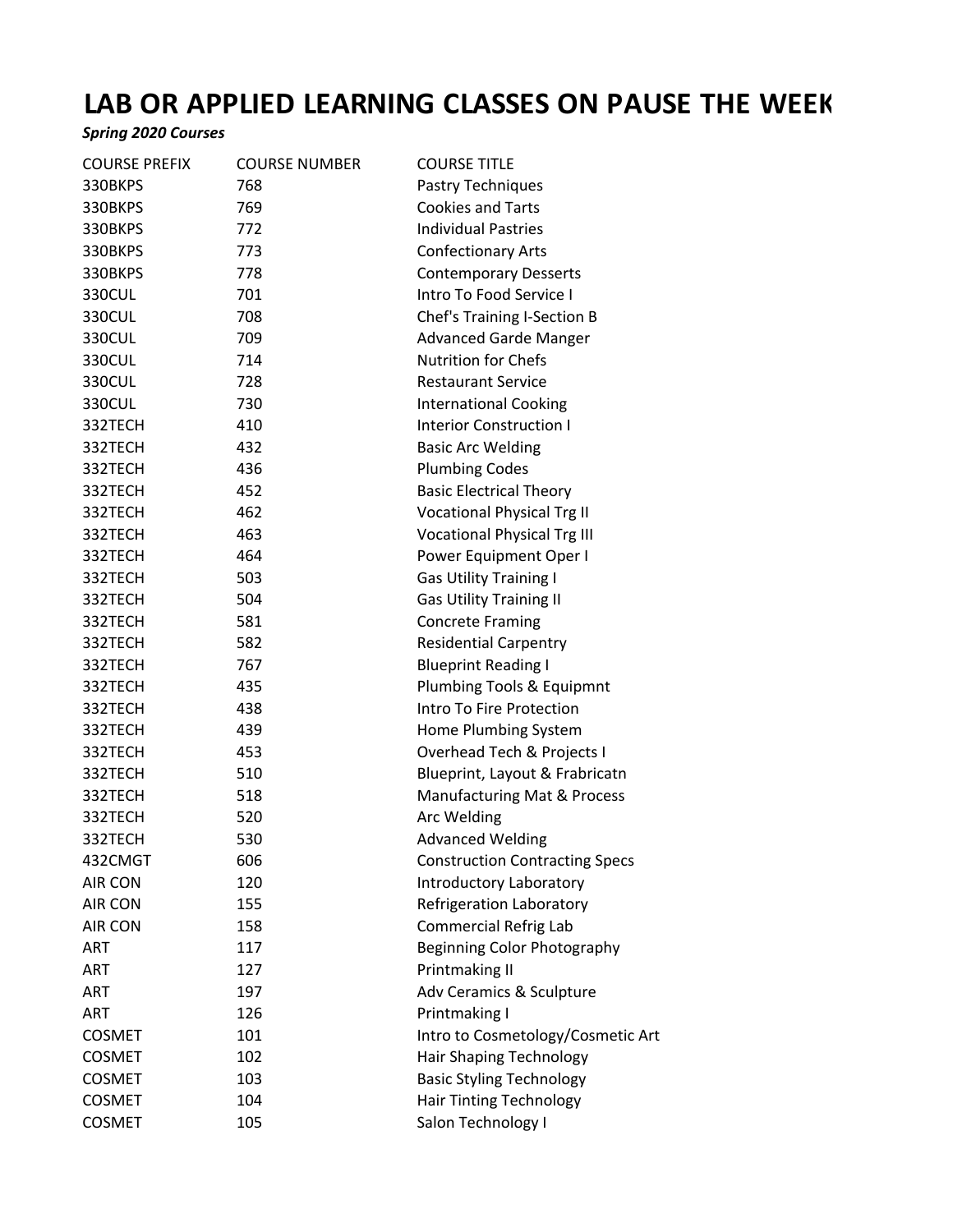| <b>COSMET</b>  | 106 | Salon Technology II                                    |
|----------------|-----|--------------------------------------------------------|
| <b>COSMET</b>  | 201 | <b>Advanced Styling Technology</b>                     |
| <b>COSMET</b>  | 202 | Summative Seminar                                      |
| <b>COSMET</b>  | 212 | Post-Graduate Cosmetology Training II                  |
| <b>COSMET</b>  | 223 | Basic Teaching Skills for Career Education Instructors |
| <b>COSMET</b>  | 224 | Principles and Practice in Cosmetology Education       |
| <b>DENTHYG</b> | 124 | Prin Of Dental Hyg II Lab                              |
| <b>MOR SCI</b> | 214 | <b>Embalming Laboratory</b>                            |
| <b>STTRDE</b>  | 106 | Road Driving                                           |
| <b>STTRDE</b>  | 118 | <b>Forklift Operator</b>                               |
| <b>STTRDE</b>  | 147 | Passenger Driver Practice                              |
| <b>STTRDE</b>  | 148 | <b>Commercial Driv Training Pract</b>                  |